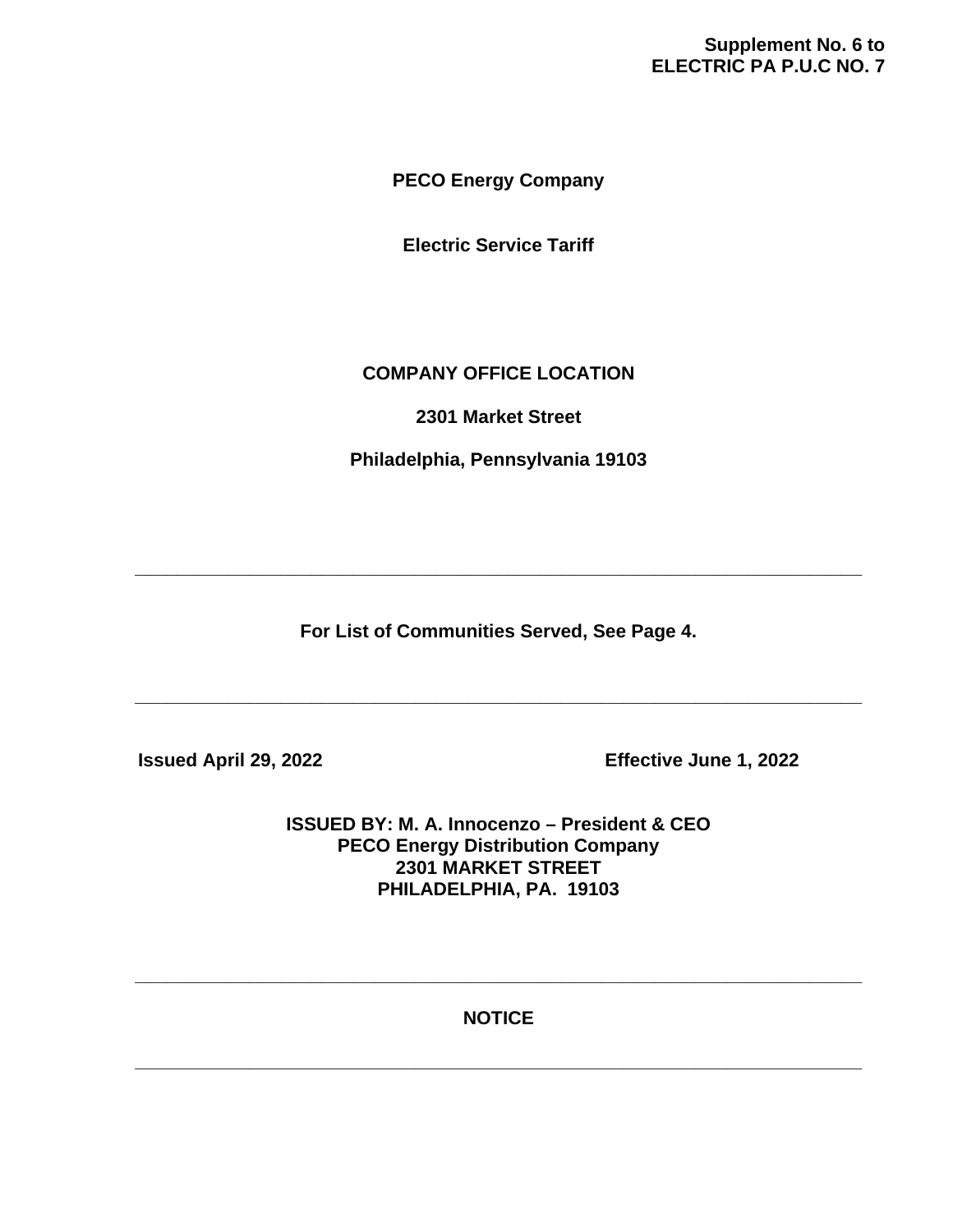## **LIST OF CHANGES MADE BY THIS SUPPLEMENT**

## **PROVISION FOR THE RECOVERY OF ENERGY EFFICIENCY AND CONSERVATION PROGRAM COSTS (EEPC) 1st Revised Page No. 47**

Changes as a result of Phase IV of the Energy Efficiency and Conservation Program.

## **RATE R RESIDENCE SERVICE – 2nd Revised Page No. 51**

Change to the Variable Distribution Charge as a result of Phase IV of the Energy Efficiency and Conservation Program.

## **RATE R-H RESIDENTIAL HEATING SERVICE – 2nd Revised Page No. 52**

Change to the Variable Distribution Charge as a result of Phase IV of the Energy Efficiency and Conservation Program.

#### **RATE-GS GENERAL SERVICE – 1st Revised Page No. 56**

Change to the Energy Efficiency Charge as a result of Phase IV of the Energy Efficiency and Conservation Program.

## **RATE-PD PRIMARY-DISTRIBUTION POWER – 2nd Revised Page No. 58**

Change to the Energy Efficiency Charge as a result of Phase IV of the Energy Efficiency and Conservation Program.

#### **RATE-HT HIGH-TENSION POWER – 2nd Revised Page No. 59**

Change to the Energy Efficiency Charge as a result of Phase IV of the Energy Efficiency and Conservation Program**.** 

## **RATE EP ELECTRIC PROPULSION – 1st Revised Page No. 60**

Change to the Energy Efficiency Charge as a result of Phase IV of the Energy Efficiency and Conservation Program

## **RATE SL-E STREET LIGHTING CUSTOMER-OWNED FACILITIES – 1st Revised Page No. 65**

Change as a result of Phase IV of the Energy Efficiency and Conservation Program.

## **Rate SL-C SMART LIGHTING CONTROL CUSTOMER OWNED FACILITIES – 1st Revised Page No. 67**

Change as a result of Phase IV of the Energy Efficiency and Conservation Program.

## **RATE TLCL TRAFFIC LIGHTING CONSTANT LOAD SERVICE – 1st Revised Page No. 70**

Change as a result of Phase IV of the Energy Efficiency and Conservation Program.

## **RATE AL - ALLEY LIGHTING IN CITY OF PHILADELPHIA - 1st Revised Page No. 72**

Change as a result of Phase IV of the Energy Efficiency and Conservation Program.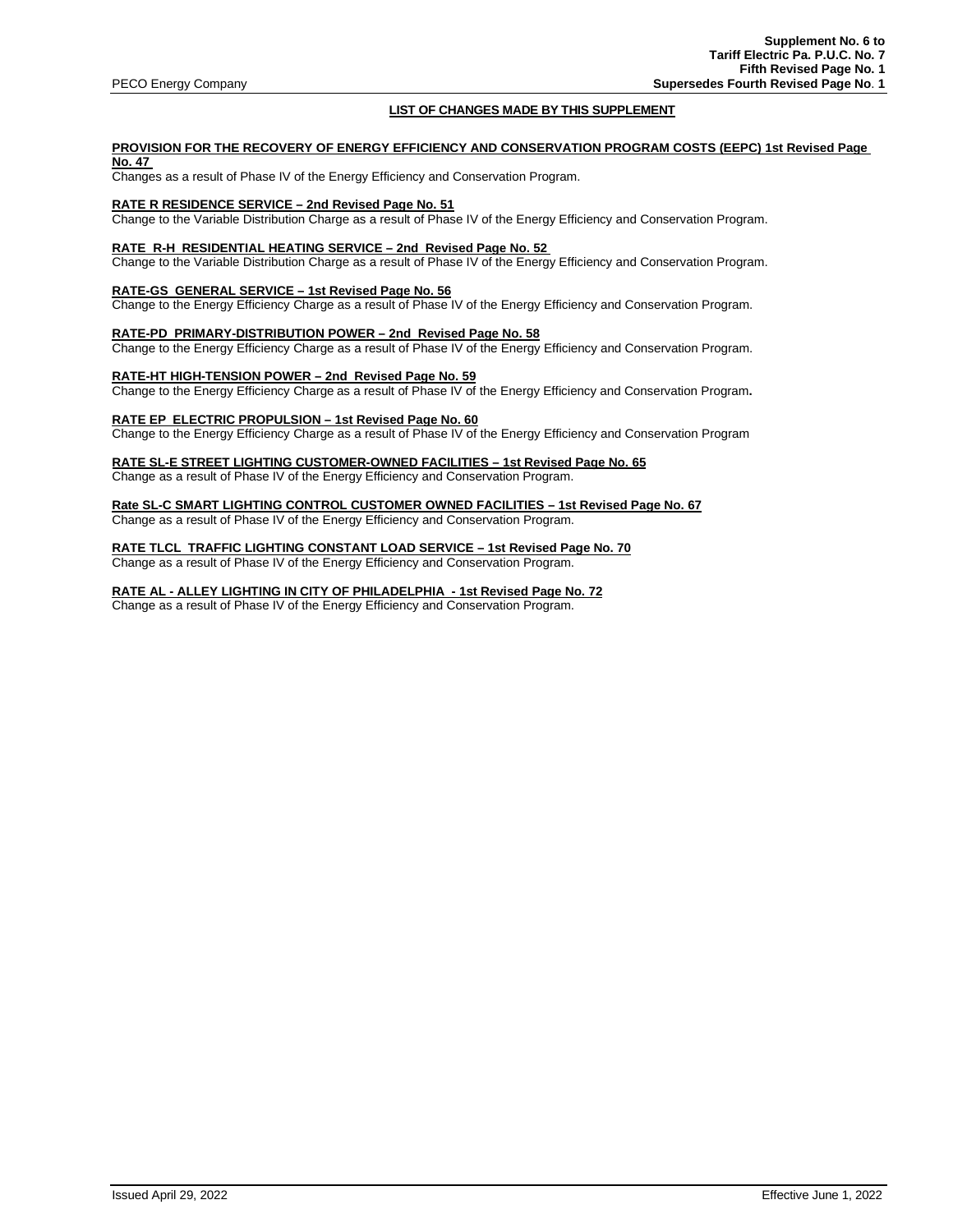$\mathbf{r}$ 

# **TABLE OF CONTENTS**

| RULES AND REGULATIONS:                                                                    |  |
|-------------------------------------------------------------------------------------------|--|
|                                                                                           |  |
|                                                                                           |  |
|                                                                                           |  |
|                                                                                           |  |
|                                                                                           |  |
|                                                                                           |  |
|                                                                                           |  |
|                                                                                           |  |
|                                                                                           |  |
|                                                                                           |  |
|                                                                                           |  |
|                                                                                           |  |
|                                                                                           |  |
|                                                                                           |  |
|                                                                                           |  |
|                                                                                           |  |
|                                                                                           |  |
|                                                                                           |  |
|                                                                                           |  |
|                                                                                           |  |
|                                                                                           |  |
|                                                                                           |  |
|                                                                                           |  |
|                                                                                           |  |
|                                                                                           |  |
|                                                                                           |  |
|                                                                                           |  |
|                                                                                           |  |
|                                                                                           |  |
|                                                                                           |  |
|                                                                                           |  |
|                                                                                           |  |
|                                                                                           |  |
|                                                                                           |  |
|                                                                                           |  |
| PROVISION FOR THE RECOVERY OF ENERGY EFFICIENCY AND CONSERVATION PROGRAM COSTS PHASE IV47 |  |
|                                                                                           |  |
| RATES:                                                                                    |  |
|                                                                                           |  |
|                                                                                           |  |
|                                                                                           |  |
|                                                                                           |  |
|                                                                                           |  |
|                                                                                           |  |
|                                                                                           |  |
|                                                                                           |  |
|                                                                                           |  |
|                                                                                           |  |
|                                                                                           |  |
|                                                                                           |  |
|                                                                                           |  |
|                                                                                           |  |
| RIDERS:                                                                                   |  |
|                                                                                           |  |
|                                                                                           |  |
|                                                                                           |  |
|                                                                                           |  |
|                                                                                           |  |
|                                                                                           |  |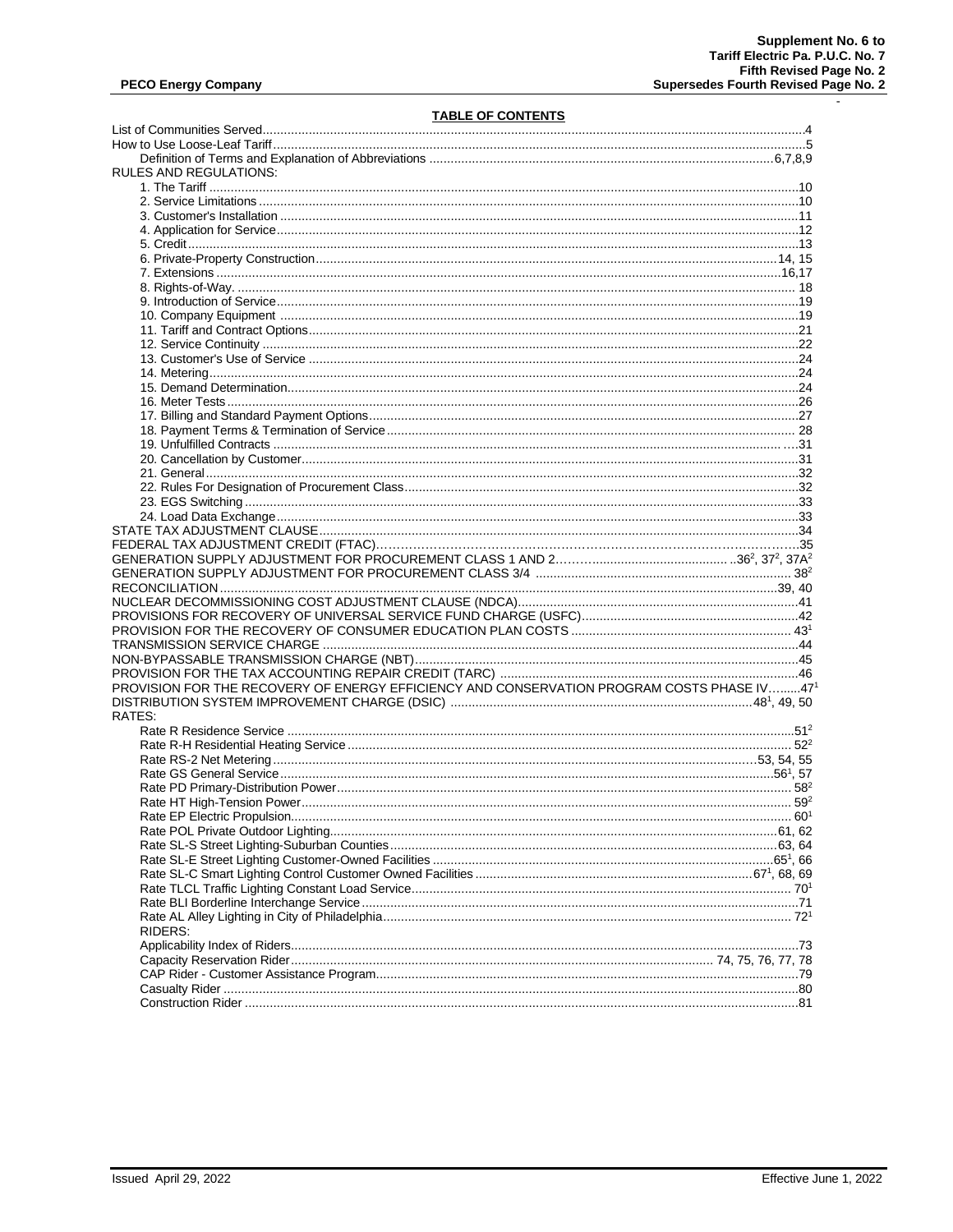**PROVISION FOR THE RECOVERY OF ENERGY EFFICIENCY AND CONSERVATION PROGRAM COSTS (EEPC)**

**Purpose:** The purpose of this surcharge is to provide for full and current cost recovery of expenditures associated with the Company's Phase IV Energy Efficiency and Conservation Program Costs (EEPC).

**Applicability**: The surcharge shall be a calculated for billing purposes for all customers. The EEPC shall be charged to each rate schedule using the following units:<br>Phase IV

Phase IV **(C)**

Rates R, RS, RH: \$0.00183/kWh<br>Rates GS: \$0.00203/kWh \$0.00203/kWh<br>\$0.73/location Rate SL-E, SL-C<br>Rate AL: Rate AL:<br>Rate TLCL: \$0.00787/kWh  $$0.00787/kWh$ Rates HT, PD, EP: \$0.70/kW based on PJM Peak Load Contribution (PLC)

The Variable Distribution Service charges, for the residential rate schedules shall include the above listed EEPC surcharge. For the municipal lighting rate schedules, the applicable variable or fixed distribution service charges shall include the EEPC surcharge.

For Rate GS, the EEPC shall be recovered through a separate variable distribution charge listed on customer's bills. For Rates PD, HT and EP, a PJM PLC shall be determined in accordance with PJM rules and used to calculate the EEPC. Customer's PLC will be computed to the nearest kilowatt. The EEPC shall be recovered through a separate variable distribution charge listed on customer bills.

Calculation of EEPC Surcharge and the Over/Under Recovery:

Billing Provisions: The surcharge and over/under recovery shall be calculated by rate schedule on an annual basis using the following formulas:

## **EEPC(n) = (C-E)+**(**SWE) + (PDR) x (1) (BU) (1-T)**

**C** – The cost of the Energy Efficiency and Conservation Program includes: all expenditures, of the individual programs such as materials, equipment, installation, custom programs, evaluation measurement/verification, educating customers about availability to the extent not included in Consumer Education cost, not recovered through any separate recovery mechanism, and any other cost associated with implementation of the programs. Costs that relate to measures that are applicable to more than one rate class or that are shown to provide system-wide benefits, will be allocated to each class based on the ratio of class-specific projected program costs to the total projected program costs. The program costs are those approved by the PAPUC and audit costs for the Phase IV program ending May 31, 2026

**E** - The over or (under) recovery from the applicable reconciliation period. Interest will not be applied to any over/under collections.

**SWE** – The cost in dollars of the PaPUC's Statewide Evaluator. These costs will be reconciled separately and added to the EEPC and will not be subject to the 2% spending limit of the EE&C Plan.

**PDR** – The savings/costs from the portion of projected EE Peak Demand Resources (PDR) nominated into PJM's Forward Capacity Market (FCM). The Company will apply any proceeds/deficiencies from nominated PDR to the appropriate customer classes. These costs will be reconciled separately and added to the EEPC and will not be subject to the 2% spending limit of the EE&C Plan*.*

**BU** – The total Billing Units for the applicable recovery period.

**T** – The current Pennsylvania gross receipts tax rate included in base rates.

**n** - The rate class for which the EEPC is being calculated:  $1 =$  Residential,  $2 =$  Small C&I,  $3 =$  LC&I,  $4 =$  Street lighting Residential - Rates R, RH Small C&I – Rate GS Large C&I – Rates HT, PD, EP Street Lighting – Rates SLE, SLC, AL, TLCL

**Filings and Reconciliations**: The estimated EEPC shall be filed by May 1 each year to be effective through May 31.

The first surcharge, effective June 1, 2021 will contain "C" and "E" factors calculated as follows: The "C–factor" will have two components; one including Phase III costs and the other including Phase IV costs. The Phase IV component will be set using projected costs for the 12 month period from June 1, 2021 through May 31, 2022. The Phase III component will be set using any Phase III costs from projects started prior to the end of Phase III, but not yet billed as of June 1, 2021. For the "E-factor" over/under rate will include the Phase III costs for the 10 month period from June 1, 2020 through March 31, 2021.

The second EEPC, effective June 1, 2022, will be calculated as follows: the "C-factor" will include Phase IV costs for the period June 1, 2022 through May 31, 2023 and the "E-factor" will include costs for 12 months comprising Phase III costs for the 2 months of April and May 2021 and Phase IV costs for the 10 months of June 1, 2021 through March 31, 2022. Subsequent EEPC's, effective June 1 each year will be calculated using a 12 month "C factor" for the period June 1 through May 31 and an "E factor" for the period of April 1 through March 31.

A reconciliation statement filing, in accordance with C.S. Title 66 §1307(e), will be made by April 30 of each year. The last Phase III only reconciliation statement will be for the 10 month period from June 1, 2020 through March 31, 2021. Phase IV reconciliation statements will be for the 12 month period April 1 through March 31 of each plan year. The first Phase IV reconciliation statement will cover the period April 1, 2021 through March 31, 2022 and include 2 months (April and May) of Phase III revenues and expenses and 10 months of Phase IV revenues and expenses (June through March). The EEPC mechanism is subject to annual audit review by the Bureau of Audits. **(C)** Denotes Change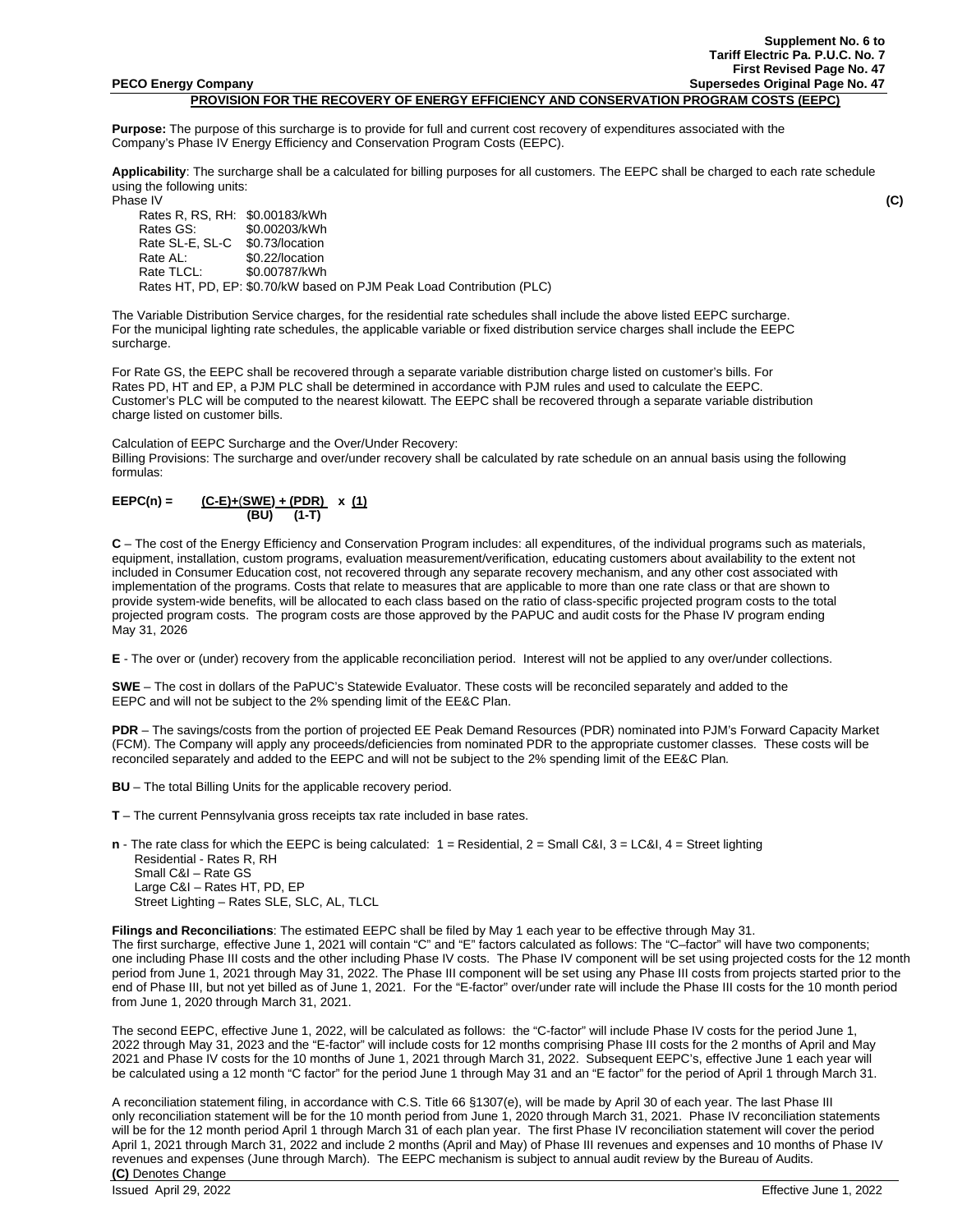### **RATE R RESIDENCE SERVICE**

## **AVAILABILITY**.

Single phase service in the entire territory of the Company to the dwelling and appurtenances of a single private family (or to a multiple dwelling unit building consisting of two to five dwelling units, whether occupied or not), for the domestic requirements of its members when such service is supplied through one meter. Service is also available for related farm purposes when such service is supplied through one meter in conjunction with the farmhouse domestic requirements.

Each dwelling unit connected after May 10, 1980 except those dwelling units under construction or under written contract for construction as of that date must be individually metered for their basic service supply. Centrally supplied master metered heating, cooling or water heating service may be provided if such supply will result in energy conservation.

The term "residence service" includes service to: (a) the separate dwelling unit in an apartment house or condominium, but not the halls, basement, or other portions of such building common to more than one such unit; (b) the premises occupied as the living quarters of five persons or less who unite to establish a common dwelling place for their own personal comfort and convenience on a cost sharing basis; (c) the premises owned by a church, and primarily designated or set aside for, and actually occupied and used as, the dwelling place of a priest, rabbi, pastor, rector, nun or other functioning Church Divine, and the resident associates; (d) private dwellings in which a portion of the space is used for the conduct of business by a person residing therein; (e) A detached garage, located on the same premises as the customer's dwelling unit, that is utilized solely for the domestic requirements of the dwelling unit's members and is served through the same meter as the dwelling unit; (g) A detached garage, located on the same premises as the customer's dwelling unit, that is utilized solely for the domestic requirements of the dwelling unit's members and requires separate metering service as a result of wiring restrictions or legal requirements.

The term does NOT include service to: (a) Premises institutional in character including Clubs, Fraternities, Orphanages or Homes; (b) premises defined as a rooming house or boarding house in the Municipal Code for Cities of the First Class enacted by Act of General Assembly; (c) a premises containing a residence unit but primarily devoted to a professional or other office, studio, or other gainful pursuit; (d) electric furnaces or welding apparatus other than a transformer type "limited input" arc welder with an input not to exceed 37 1/2 amperes at 240 volts.

**CURRENT CHARACTERISTICS**. Standard single phase secondary service.

#### **MONTHLY RATE TABLE**.

FIXED DISTRIBUTION SERVICE CHARGE: \$10.51 FIXED DISTRIBUTION SERVICE CHARGE FOR FORMER OFF-PEAK METERS: \$2.04

VARIABLE DISTRIBUTION SERVICE CHARGE: All kWhs \$0.07428 per kWh **(I)**

## **ENERGY SUPPLY CHARGE**:

Refer to the Generation Supply Adjustment Procurement Class 1.

**TRANSMISSION SERVICE FOR CUSTOMERS RECEIVING DEFAULT SERVICE**: The Transmission Service Charge shall apply.

**MINIMUM CHARGE**: The minimum charge per month will be the Fixed Distribution Service Charge.

STATE TAX ADJUSTMENT CLAUSE, DISTRIBUTION SYSTEM IMPROVEMENT CHARGE (DSIC), FEDERAL TAX ADJUSTMENT CREDIT (FTAC), NUCLEAR DECOMMISSIONING COST ADJUSTMENT, UNIVERSAL SERVICE FUND CHARGE, NON-BYPASSABLE TRANSMISSION CHARGE, PROVISION FOR THE RECOVERY OF ENERGY EFFICIENCY AND CONSERVATION PROGRAM COSTS, PROVISION FOR THE TAX ACCOUNTING REPAIR CREDIT AND PROVISION FOR THE RECOVERY OF CONSUMER EDUCATION PLAN COSTS APPLY TO THIS RATE.

**PAYMENT TERMS**. Standard.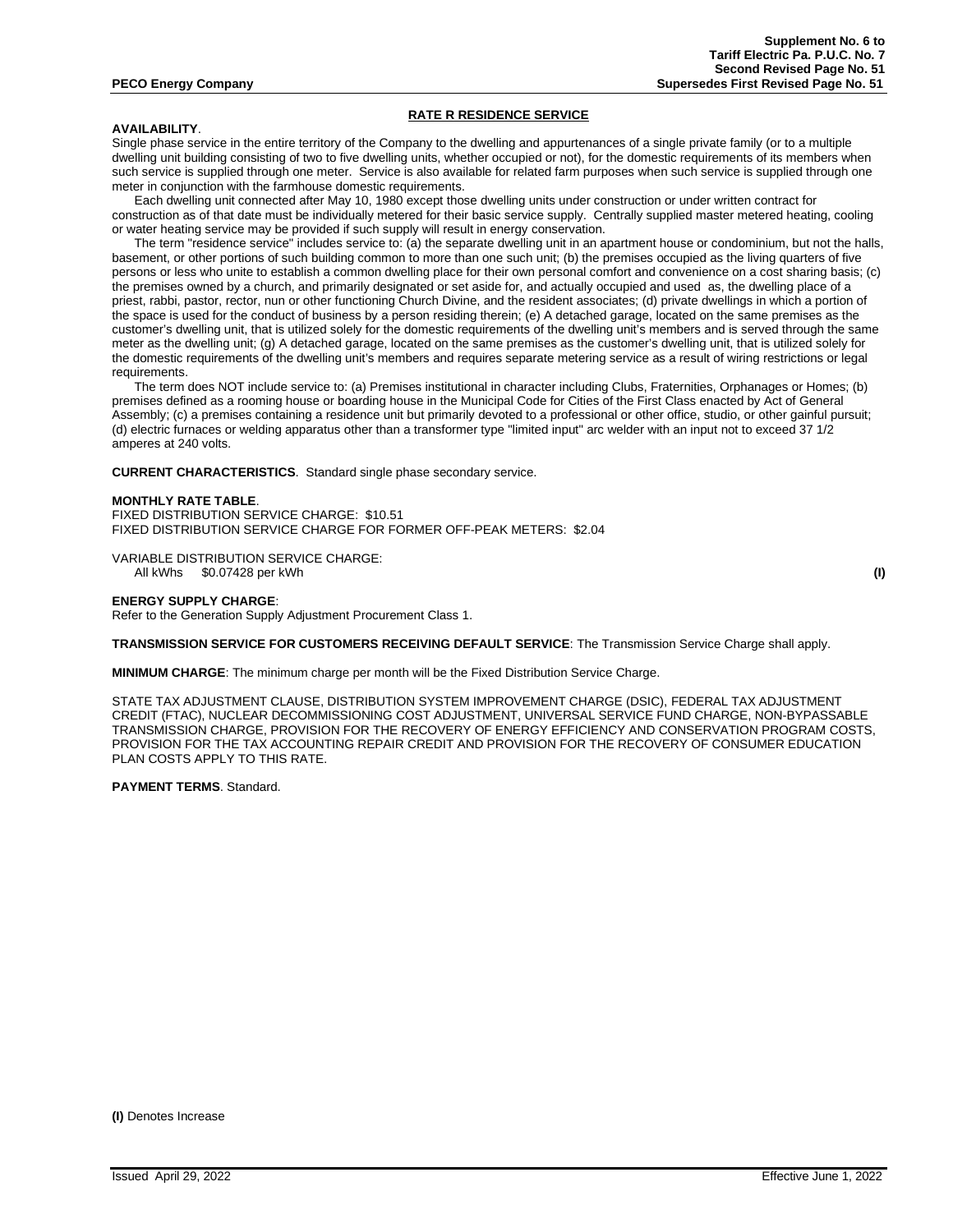## **RATE R H RESIDENTIAL HEATING SERVICE**

## **AVAILABILITY.**

Single phase service to the dwelling and appurtenances of a single private family (or to a multiple dwelling unit building consisting of two to five dwelling units, whether occupied or not), for domestic requirements when such service is provided through one meter and where the dwelling is heated by specified types of electric space heating systems. The systems eligible for this rate are (a) permanently connected electric resistance heaters where such heaters supply all of the heating requirements of the dwelling, (b) heat pump installations where the heat pump serves as the heating system for the dwelling and all of the supplementary heating required is supplied by electric resistance heaters, and (c) heat pump installations where the heat pump serves as the heating system for the dwelling and all of the supplementary heating required is supplied by non electric energy sources. All space heating installations must meet Company requirements. This rate schedule is not available for commercial, institutional or industrial establishments.

Each dwelling unit connected after May 10, 1980 except those dwelling units under construction or under written contract for construction as of that date, must be individually metered

**CURRENT CHARACTERISTICS**. Standard single phase secondary service.

### **MONTHLY RATE TABLE**.

FIXED DISTRIBUTION SERVICE CHARGE: \$10.51 FIXED DISTRIBUTION SERVICE CHARGE FOR FORMER OFF-PEAK METERS: \$2.04

VARIABLE DISTRIBUTION SERVICE CHARGE:

SUMMER MONTHS. (June through September) \$0.07428 per kWh for all kWh. **(I)** WINTER MONTHS. (October through May)

\$0.05445 per kWh for all kWh **(I)**

**ENERGY SUPPLY CHARGE**:

Refer to the Generation Supply Adjustment Procurement Class 1.

**TRANSMISSION SERVICE FOR CUSTOMERS RECEIVING DEFAULT SERVICE**: The Transmission Service Charge shall apply.

**MINIMUM CHARGE**. The minimum charge per month will be the Fixed Distribution Service Charge.

STATE TAX ADJUSTMENT CLAUSE, DISTRIBUTION SYSTEM IMPROVEMENT CHARGE (DSIC), FEDERAL TAX ADJUSTMENT CREDIT (FTAC), NUCLEAR DECOMMISSIONING COST ADJUSTMENT, UNIVERSAL SERVICE FUND CHARGE NON-BYPASSABLE TRANSMISSION CHARGE, PROVISION FOR THE RECOVERY OF ENERGY EFFICIENCY AND CONSERVATION PROGRAM COSTS, PROVISION FOR THE TAX ACCOUNTING REPAIR CREDIT AND PROVISION FOR THE RECOVERY OF CONSUMER EDUCATION PLAN COSTS APPLY TO THIS RATE.

**COMBINED RESIDENTIAL AND COMMERCIAL SERVICE**. Where a portion of the service provided is used for commercial purposes, the appropriate general service rate is applicable to all service; or, at the option of the customer, the wiring may be so arranged that the residential service may be separately metered and this rate is then applicable to the residential service only.

**PAYMENT TERMS.** Standard.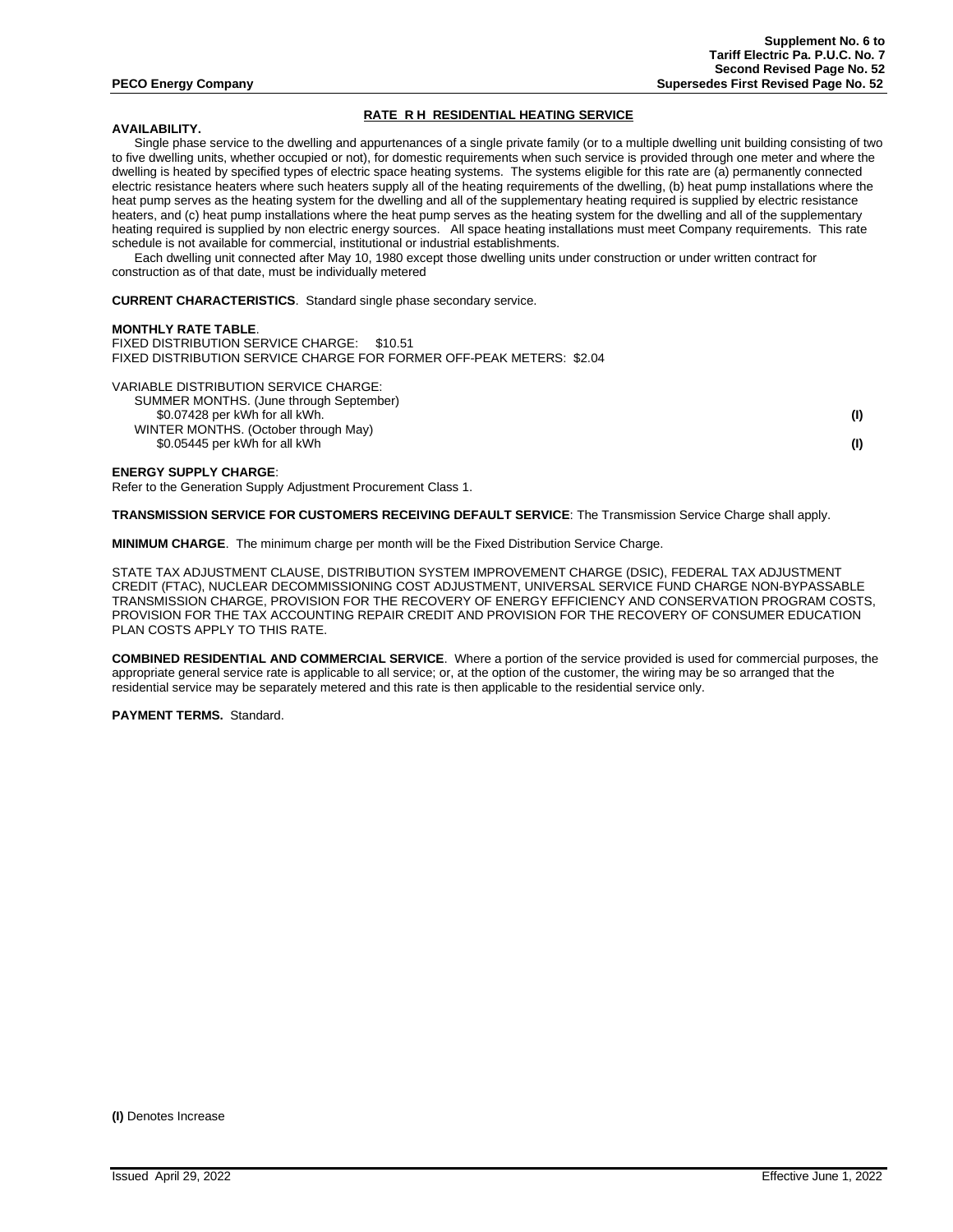## **RATE-GS GENERAL SERVICE**

## **AVAILABILITY.**

Service through a single metering installation for offices, professional, commercial or industrial establishments, governmental agencies, farms and other applications outside the scope of the Residence Service rate schedules.

Transformed service from the Company's distribution system where the company installs, owns, and maintains any transforming, switching and other receiving equipment required.

For service configurations that are nominally 120/208 volts, 3 phase, 4 wires - If either the service capacity or the parallel-generating capacity exceeds 750 kVA for transformers located inside the building, the only rate option available to the customer will be Rate HT. If either the service capacity or the parallel-generating capacity exceeds 750 kVA but remains at or below 1,500 kVA for transformers outside the building, the customer may request service at 277/480 volts, 3-phase 4-wires from transformers located outside the building. Otherwise the only rate option available to the customer will be Rate HT.

For service configurations that are nominally 277/480 volts, 3 phase, 4 wires - If either the service capacity or the parallelgenerating capacity exceeds either 750 kVA for transformers located inside the building or 1,500 kVA for transformers located outside the building, the only rate option available to the customer will be Rate HT.

## **CURRENT CHARACTERISTICS.**

Standard single-phase or polyphase secondary service.

## **MONTHLY RATE TABLE.**

FIXED DISTRIBUTION SERVICE CHARGE:

\$ 18.99 for single-phase service without demand measurement, or

- \$ 24.21 for single-phase service with demand measurement, or
- \$ 57.94 for polyphase service.

VARIABLE DISTRIBUTION SERVICE CHARGE:

\$8.81 per kW of billed demand (\$0.0006) per kWh for all kWh

## **ENERGY EFFICIENCY CHARGE**: \$0.00203 per kWh **(D)**

**ENERGY SUPPLY CHARGE**: Refer to the Generation Supply Adjustment Procurement Classes 2 and 3/4.

## **TRANSMISSION SERVICE FOR CUSTOMERS RECEIVING DEFAULT SERVICE**: The Transmission Service Charge shall apply.

STATE TAX ADJUSTMENT CLAUSE, DISTRIBUTION SYSTEM IMPROVEMENT CHARGE (DSIC), FEDERAL TAX ADJUSTMENT CREDIT (FTAC), NUCLEAR DECOMMISSIONING COST ADJUSTMENT, NON-BYPASSABLE TRANSMISSION CHARGE, PROVISION FOR THE RECOVERY OF ENERGY EFFICIENCY AND CONSERVATION PROGRAM COSTS, PROVISION FOR THE TAX ACCOUNTING REPAIR CREDIT AND PROVISION FOR THE RECOVERY OF CONSUMER EDUCATION PLAN COSTS APPLY TO THIS RATE.

## **DETERMINATION OF DEMAND.**

 The billing demand may be measured where consumption exceeds 1,100 kilowatt-hours per month for three consecutive months; or where load tests indicate a demand of five or more kilowatts; or where the customer requests demand measurement. Measured demands will be determined to the nearest 0.1 of a kilowatt but will not be less than 1.2 kilowatts, and will be adjusted for power factor in accordance with the Rules and Regulations.

For those customers with demand measurement the billing demand will be determined as follows:

(a) For customers with demand up to 500 kW, the billing demand shall be the measured demand, with a minimum billing demand of 1.2 kW.

For customers with demand greater than 500 kW, the billing demand shall be the greater of (i) the measured demand, (ii) 40% of the maximum contract demand; or (iii) the maximum measured demand from the prior year.

If a measured demand customer has less than 1,100 monthly kilowatt-hours of use, the monthly billing demand will be the measured demand or the metered monthly kilowatt-hours divided by 175 hours, whichever is less, but not less than 1.2 kilowatts.

 For those customers without demand measurement, the monthly billing demand will be computed by dividing the metered monthly kilowatt-hours by 175 hours. The computed demand will be determined to the nearest 0.1 of a kilowatt, but will not be less than 1.2 kilowatts.

## **MINIMUM CHARGE.**

The monthly minimum charge for customers with demand measurement will be the Fixed Distribution Service Charge, plus the Variable Distribution Service Charge per KW of minimum billing demand as described above. The monthly minimum charge for customers with demand measurement will be the Fixed Distribution Service Charge, plus per KW of billing demand. In addition to the above, for customers in Procurement Class 3/4 charges will be assessed on PJM's reliability pricing model.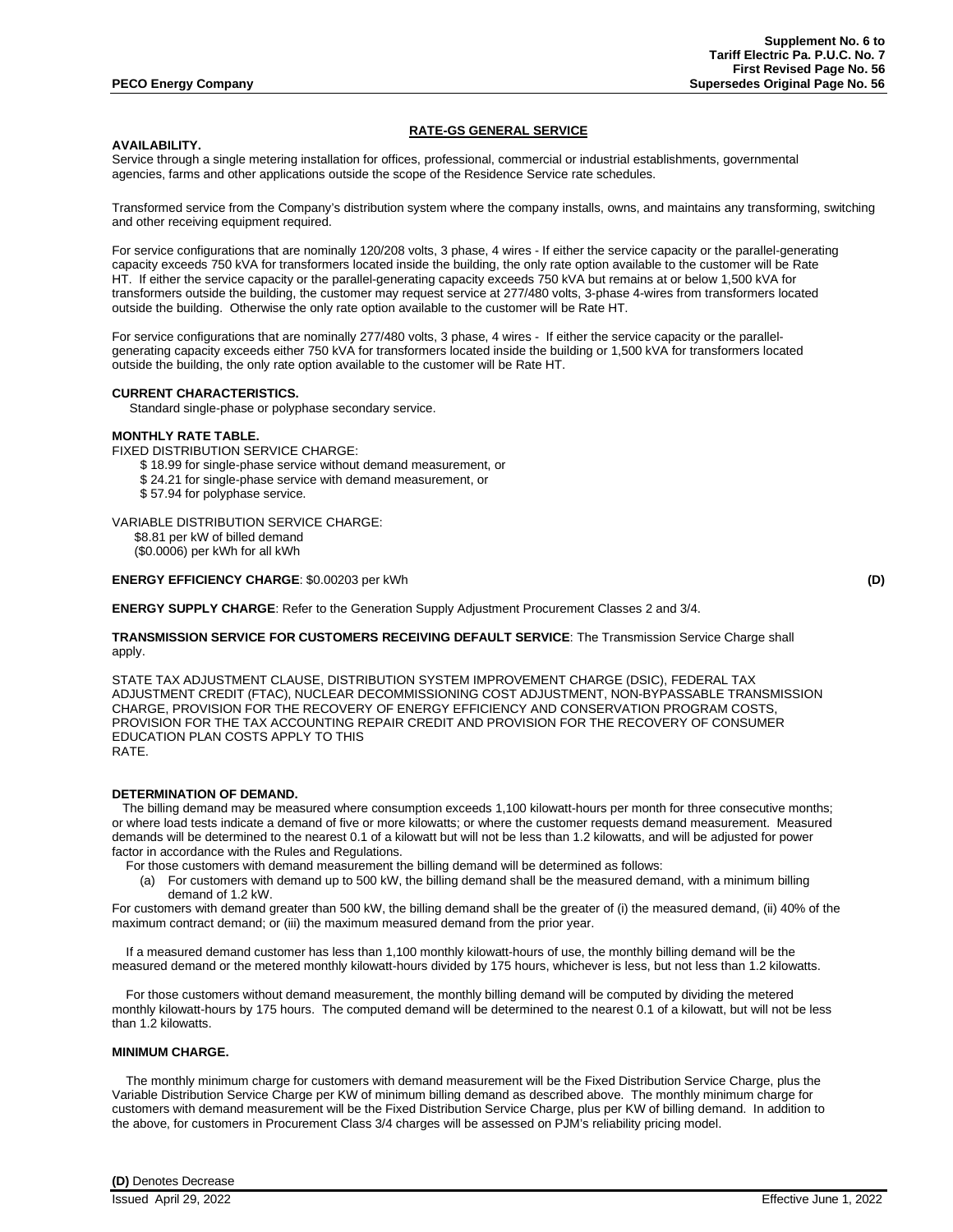## **RATE-PD PRIMARY DISTRIBUTION POWER**

## **AVAILABILITY**.

Untransformed service from the primary supply lines of the Company's distribution system where the customer installs, owns, and maintains any transforming, switching and other receiving equipment required. However, standard primary service is not available in areas where the distribution voltage has been changed to either 13 kV or 33 kV unless the customer was served with standard primary service before the conversion of the area to either 13 kV or 33 kV. This rate is available only for service locations served on this rate on July 6, 1987 as long as the original primary service has not been removed. PECO Energy may refuse to increase the load supplied to a customer served under this rate when, in PECO Energy's sole judgment, any transmission or distribution capacity limitations exist. If a customer changes the billing rate of a location being served on this rate, PECO Energy may refuse to change that location back to Rate PD when, in PECO Energy's sole judgment, any transmission or distribution capacity limitations exist.

#### **CURRENT CHARACTERISTICS**.

Standard primary service.

#### **MONTHLY RATE TABLE.**

FIXED DISTRIBUTION SERVICE CHARGE: \$295.97

VARIABLE DISTRIBUTION SERVICE CHARGE: \$8.27 per kW of billing demand (\$0.0006) per kWh for all kWh

**ENERGY EFFICIENCY CHARGE**: \$0.70 per kW of Peak Load Contribution **(I)**

**ENERGY SUPPLY CHARGE**: Refer to the Generation Supply Adjustment Procurement Classes 2 and 3/4.

**TRANSMISSION SERVICE FOR CUSTOMERS RECEIVING DEFAULT SERVICE**: The Transmission Service Charge shall apply.

STATE TAX ADJUSTMENT CLAUSE, DISTRIBUTION SYSTEM IMPROVEMENT CHARGE (DSIC), FEDERAL TAX ADJUSTMENT CREDIT (FTAC), NUCLEAR DECOMMISSIONING COST ADJUSTMENT PROVISION FOR THE RECOVERY OF ENERGY EFFICIENCY AND CONSERVATION PROGRAM COSTS, NON-BYPASSABLE TRANSMISSION CHARGE, PROVISION FOR THE TAX ACCOUNTING REPAIR CREDIT AND PROVISION FOR THE RECOVERY OF CONSUMER EDUCATION PLAN COSTS APPLY TO THIS RATE.

## **DETERMINATION OF BILLING DEMAND**.

The billing demand will be computed to the nearest kilowatt and will never be less than the measured demand, adjusted for power factor in accordance with the Rules and Regulations, nor less than 25 kilowatts. The 25kW minimum shall apply to the Energy Supply Charge and the Transmission Supply Charge. Additionally, the billing demand will not be less than 40% of the maximum demand specified in the contract.

## **MINIMUM CHARGE**.

The monthly minimum charge shall be the Fixed Distribution Service Charge, plus the charge per kW component of the Variable Distribution Service Charge, plus in the case of Procurement Class 3/4 customers, charges assessed under PJM's reliability pricing model.

#### **TERM OF CONTRACT**.

The initial contract term shall be for at least three years.

## **PAYMENT TERMS**.

Standard.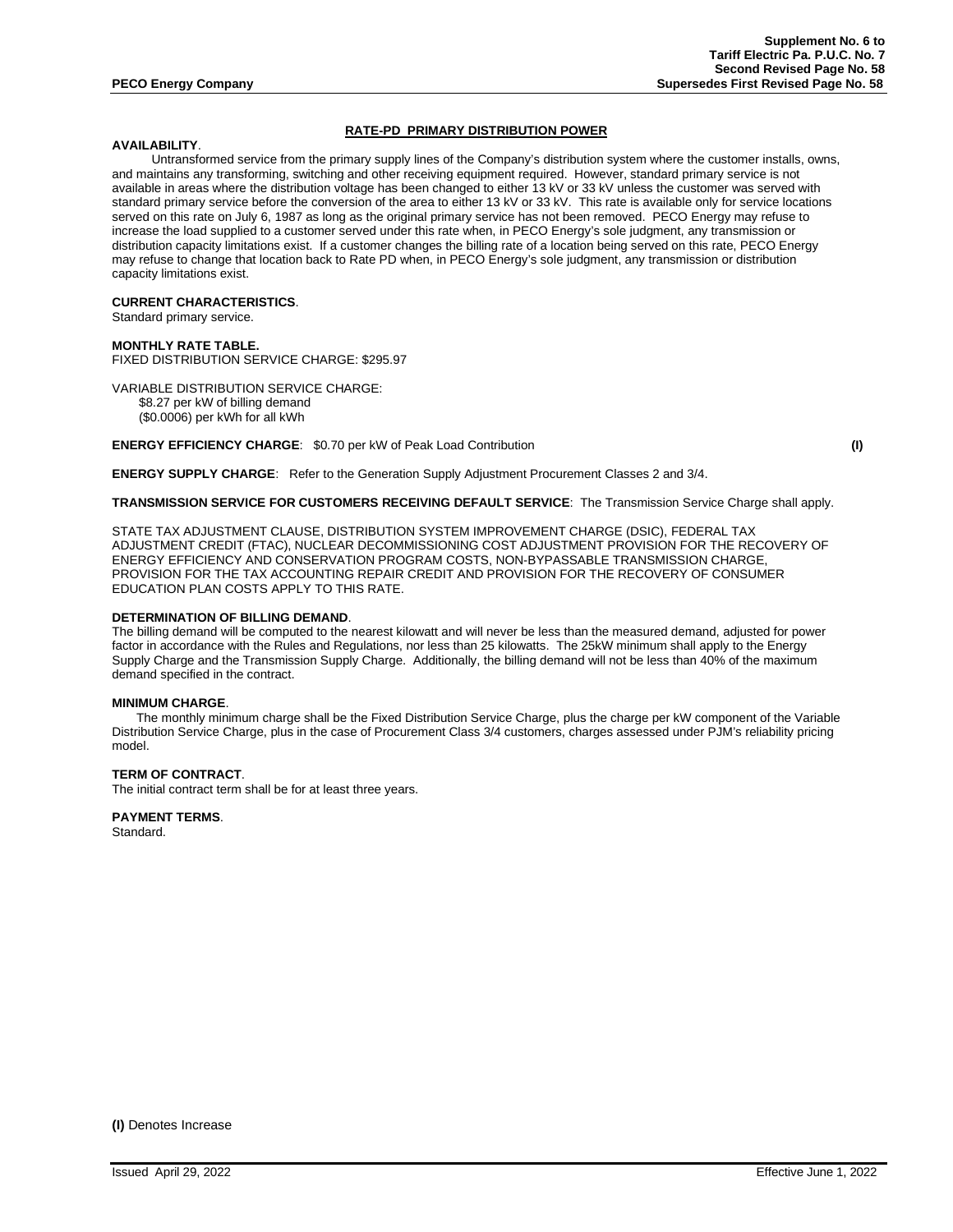## **RATE-HT HIGH TENSION POWER**

## **AVAILABILITY**.

Untransformed service from the Company's standard high tension lines, where the customer installs, owns, and maintains, any transforming, switching and other receiving equipment required.

## **CURRENT CHARACTERISTICS**.

Standard high tension service.

# **MONTHLY RATE TABLE**.

FIXED DISTRIBUTION SERVICE CHARGE: \$353.87

VARIABLE DISTRIBUTION SERVICE CHARGE: \$5.49 per kW of billing demand (\$0.0006) per kWh for all kWh

HIGH VOLTAGE DISTRIBUTION DISCOUNT:

 For customers supplied at 33,000 volts: \$0.18 per kW of measured demand. For customers supplied at 69,000 volts: \$1.47 per kW of measured demand. For customers supplied over 69,000 volts: \$1.47 per kW of measured demand.

**ENERGY EFFICIENCY CHARGE**: \$0.70 per kW of Peak Load Contribution **(I)**

**ENERGY SUPPLY CHARGE**: Refer to the Generation Supply Adjustment Procurement Classes 2 and 3/4.

## **TRANSMISSION SERVICE FOR CUSTOMERS RECEIVING DEFAULT SERVICE**: The Transmission Service Charge shall apply.

STATE TAX ADJUSTMENT CLAUSE, DISTRIBUTION SYSTEM IMPROVEMENT CHARGE (DSIC), FEDERAL TAX ADJUSTMENT CREDIT (FTAC), PROVISION FOR THE RECOVERY OF CONSUMER EDUCATION PLAN COSTS, NON-BYPASSABLE TRANSMISSION CHARGE, PROVISION FOR THE RECOVERY OF ENERGY EFFICIENCY AND CONSERVATION PROGRAM, PROVISION FOR THE TAX ACCOUNTING REPAIR CREDIT AND NUCLEAR DECOMMISSIONING COST ADJUSTMENT APPLY TO THIS RATE.

## **DETERMINATION OF BILLING DEMAND**.

The billing demand will be computed to the nearest kilowatt and will never be less than the measured demand, adjusted for power factor in accordance with the Rules and Regulations, nor less than 25 kilowatts. Additionally, the billing demand will not be less than 40% of the maximum demand specified in the contract. The 25 kW minimum shall apply to the Energy Supply Charge and the Transmission Supply Charge.

## **CONJUNCTIVE BILLING OF MULTIPLE DELIVERY POINTS**.

If the load of a customer located at a delivery point becomes greater than the capacity of the standard circuit or circuits established by the Company to supply the customer at that delivery point, upon the written request of the customer, the Company will establish a new delivery point and bill the customer as if it were delivering and metering the two services at a single point, as long as installation of the new service is, in the Company's opinion, less costly for the Company than upgrading the service to the first delivery point and provided that such multi-point delivery is not disadvantageous to the Company.

## **MINIMUM CHARGE**.

The monthly minimum charge shall be the Fixed Distribution Service Charge, plus the charge per kW component of the Variable Distribution Service Charge, and modify less the high voltage discount where applicable plus in the case of Procurement Class 3/4 customers, charges assessed on PJM's reliability pricing model.

## **TERM OF CONTRACT**.

The initial contract term shall be for at least three years.

# **PAYMENT TERMS.**

Standard.

**(I)** Denotes Increase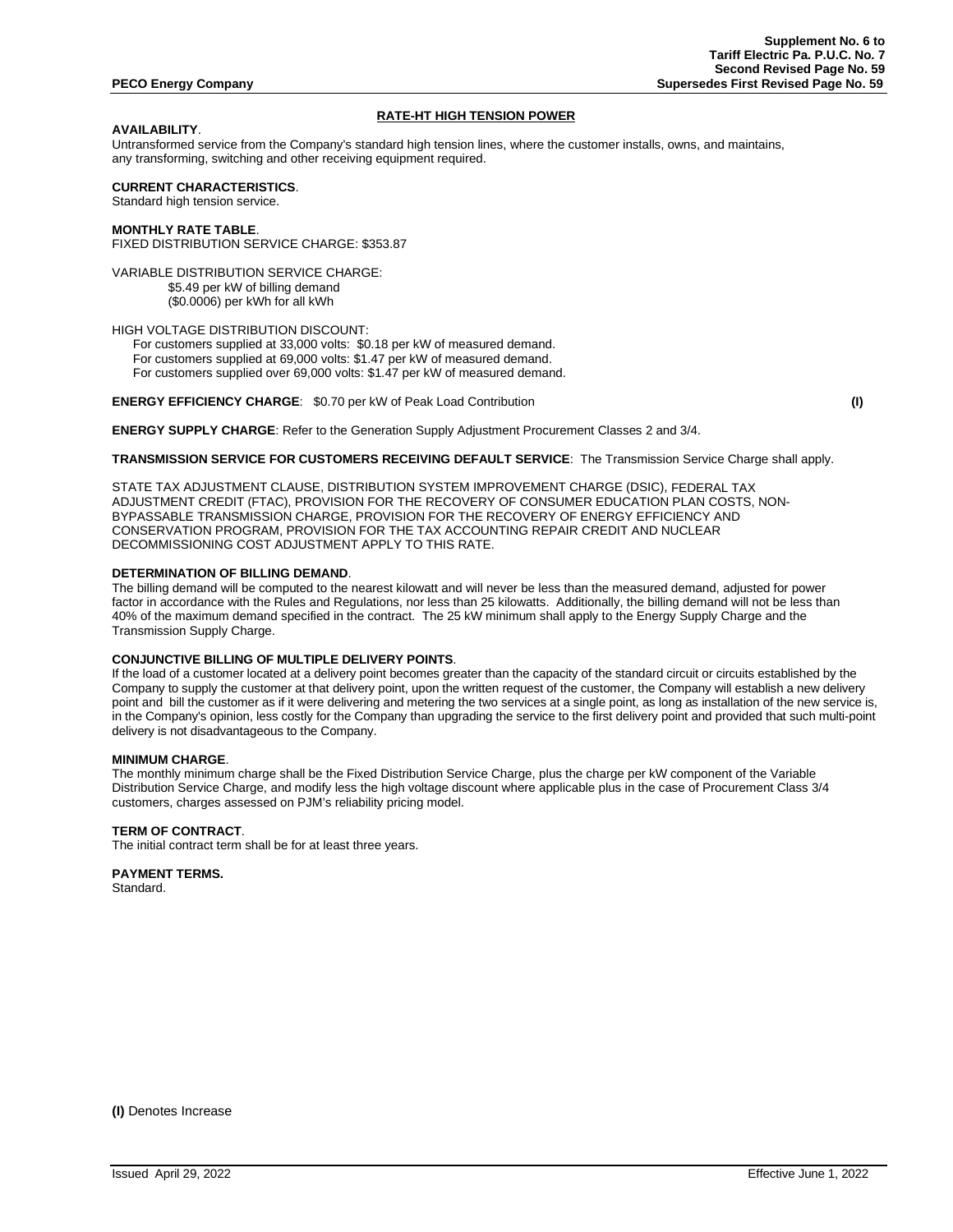## **RATE EP ELECTRIC PROPULSION**

## **AVAILABILITY.**

This rate is available only to the National Rail Passenger Corporation (AMTRAK) and to the Southeastern Pennsylvania Transportation Authority (SEPTA) for untransformed service from the Company's standard high tension lines, where the customer installs, owns, and maintains any transforming, switching and other receiving equipment required and where the service is provided for the operation of electrified transit and railroad systems and appurtenances. Rate EP is also available to legacy transformed service that is receiving service pursuant to Rate EP as of January 1, 2020; Rate EP or successor rates shall remain available for such legacy transformed service until at least December 31, 2040.

## **CURRENT CHARACTERISTICS**.

Standard sixty hertz (60 Hz) high tension service.

## **MONTHLY RATE TABLE.**

FIXED DISTRIBUTION SERVICE CHARGE: \$1,292.35 per delivery point

VARIABLE DISTRIBUTION SERVICE CHARGE: \$4.64 per kW of billing demand (\$0.0006) per kWh for all kWh

HIGH VOLTAGE DISTRIBUTION DISCOUNT:

For delivery points supplied at 33,000 volts: \$0.18 per kW. For delivery points supplied at 69,000 volts: \$1.47 per kW for first 10,000 kW of measured demand. For delivery points supplied over 69,000 volts \$1.47 per kW for first 100,000 kW of measured demand.

**ENERGY SUPPLY CHARGE**: Refer to the Generation Supply Adjustment Procurement Class 3/4.

**ENERGY EFFICIENCY CHARGE**: \$0.70 per kW of Peak Load Contribution **(I)**

## **TRANSMISSION SERVICE FOR CUSTOMERS RECEIVING DEFAULT SERVICE**: The Transmission Service Charge shall apply.

STATE TAX ADJUSTMENT CLAUSE, DISTRIBUTION SYSTEM IMPROVEMENT CHARGE (DSIC), FEDERAL TAX ADJUSTMENT CREDIT (FTAC), PROVISION FOR THE RECOVERY OF CONSUMER EDUCATION PLAN COSTS, NON-BYPASSABLE TRANSMISSION CHARGE, PROVISION FOR THE RECOVERY OF ENERGY EFFICIENCY AND CONSERVATION PROGRAM COSTS, PROVISION FOR THE TAX ACCOUNTING REPAIR CREDIT AND NUCLEAR DECOMMISSIONING COST ADJUSTMENT APPLY TO THIS RATE.

## **DETERMINATION OF BILLING DEMAND**.

The billing demand will be computed to the nearest kilowatt and will never be less than the measured demand, adjusted for power factor in accordance with the Rules and Regulations, nor less than 5,000 kilowatts. Additionally, the billing demand will not be less than 40% of the maximum demand specified in the contract.

## **CONJUNCTIVE BILLING OF MULTIPLE DELIVERY POINTS**.

If the load of a customer located at a delivery point becomes greater than the capacity of the standard circuit or circuits established by the Company to supply the customer at that delivery point, upon the written request of the customer, the Company will establish a new delivery point and bill the customer as if it were delivering and metering the two services at a single point, as long as installation of the new service is, in the Company's opinion, less costly for the Company than upgrading the service to the first delivery point and provided that such multi-point delivery is not disadvantageous to the Company. Conjunctive billing under this section is available regardless of whether the conjunctivelybilled sites take generation service from one or more generation suppliers and/or PECO default service.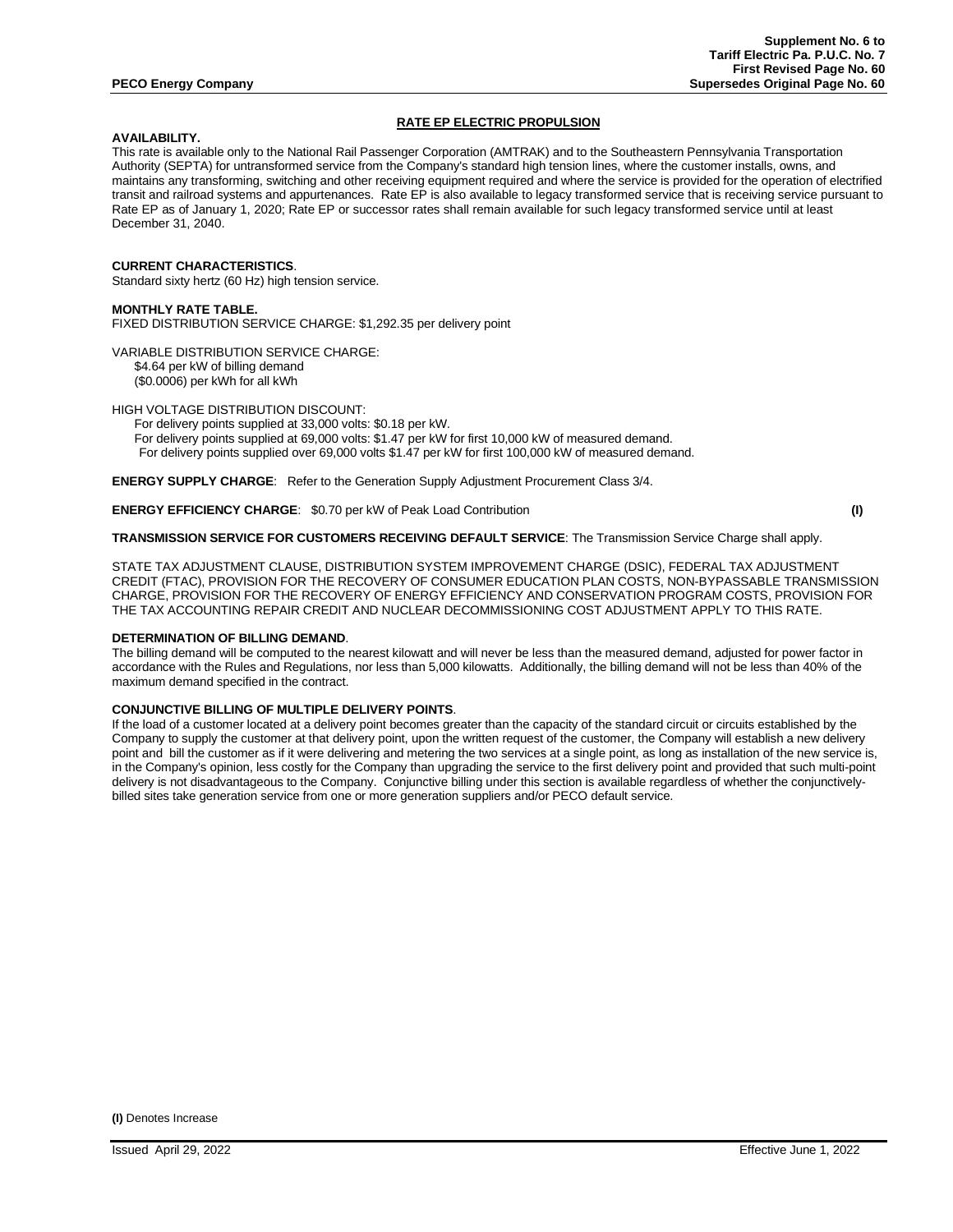#### **RATE SL-E STREET LIGHTING CUSTOMER OWNED FACILITIES**

## **AVAILABILITY**.

To any governmental agency for outdoor lighting provided for the safety and convenience of the public of streets, highways, bridges, parks or similar places, including directional highway signs at locations where other outdoor lighting service is established hereunder only if all of the Utilization Facilities, as defined in Terms and Conditions in this Base Rate, are installed, owned and maintained by a governmental agency.

 This rate is also available to community associations of residential property owners both inside and outside the City of Philadelphia for the lighting of streets that are not dedicated. This rate is not available to commercial or industrial customers. All facilities and their installation shall be approved by the Company.

## **MONTHLY RATE TABLE.**

| SERVICE LOCATION DISTRIBUTION CHARGE: \$7.38 per Service Location (as defined below) *<br>VARIABLE DISTRIBUTION CHARGE: | \$0.01857 per kWh |  |
|-------------------------------------------------------------------------------------------------------------------------|-------------------|--|
|                                                                                                                         |                   |  |

**ENERGY SUPPLY CHARGE**: Refer to the Generation Supply Adjustment Procurement Class 2\*. \* The service location charge includes an Energy Efficiency Program Surcharge of \$0.73 per location. **(I)**

### **TRANSMISSION SERVICE FOR CUSTOMERS RECEIVING DEFAULT SERVICE**: The Transmission Service charge shall apply.

STATE TAX ADJUSTMENT CLAUSE, DISTRIBUTION SYSTEM IMPROVEMENT CHARGE (DSIC), FEDERAL TAX ADJUSTMENT CREDIT (FTAC), PROVISION FOR THE RECOVERY OF CONSUMER EDUCATION PLAN COSTS, PROVISION FOR THE RECOVERY OF ENERGY EFFICIENCY AND CONSERVATION PROGRAM COSTS, NON-BYPASSABLE TRANSMISSION CHARGE, PROVISION FOR THE TAX ACCOUNTING REPAIR CREDIT AND NUCLEAR DECOMMISSIONING COST ADJUSTMENT APPLY TO THIS RATE.

#### **SERVICE LOCATION**.

A Service Location is the Point of Delivery on the Company's secondary circuit. that connects to one or more Utilization Facilities. A customer may connect multiple Utilization Facilities to a single Service Location in accordance with Paragraph 2c and approval by the Company.

## **DETERMINATION OF ENERGY BILLED.**

The energy use for a month of a Service Location shall be computed to the nearest kilowatt hour as the product of one thousandth of its wattage and the effective hours of use of such wattage during the calendar month under the established operation schedules as set forth under Terms and Conditions, Paragraph 1 Service. The wattage, expressed to the nearest tenth of a watt, of a Service Location shall be composed of manufacturer's rating of its lamps, ballasts, transformers, individual controls and other load components required for its operation. The aggregate of the kilowatt hours thus computed for all Active Service Locations shall constitute the energy billed for the month.

## **TERMS AND CONDITIONS**.

- 1. Service. Lighting service will be operated on all-night, every-night lighting schedules, under which lights normally are turned on after sunset and off before sunrise with approximately 4,100 annual operating hours (average monthly burning hours = 341.11 hours). Extended lighting service during all daylight hours will be supplied for lamps specified by the customer
- 2. Ownership of Utilization Facilities.

a. Service Locations Supplied from Aerial Circuits: customer shall provide, own and maintain the Utilization Facilities defined as the brackets, hangers, luminaires, lamps/LED array(s), ballasts/drivers, transformers, individual controls, conductors, molding and supporting insulators between the lamp receptacles and line wires of the Company's distribution facilities and any other components as required for the operation of each Service Location.

The Company shall provide the supporting pole or post for such aerially supplied Service Location and will issue authorization to permit the customer to install thereon the said Utilization Facilities. If the Company sells aerially supplied streetlighting facilities to a government agency in order to qualify for SL-E, such sale will include the supporting pole or post.

b. Service Locations Supplied from Underground Circuits: customer shall provide, own and maintain the Utilization Facilities defined as brackets or hangers, luminaires, lamps/LED array(s), ballasts/drivers, transformers, individual controls, and conductors and shall assume all costs of installing such Utilization Facilities. Customer shall also provide, own, and maintain the supporting pole or post foundation with 90 degree pipe bend, and conduits from the luminaires to sidewalk level, or in special cases, such as Federally and State financed limited access highways, to a Service Location designated by the Company on its secondary voltage circuit.

Except as provided in Paragraph 5 Supply Facilities, the Company shall own conduit from the distribution circuit to the 90 degree pipe bend, shall own conductors from its distribution system to the designated Service Location and shall provide sufficient length of conductors for splicing at the designated Service Location or in the post base where sidewalk level access is provided. c. Service to Group of Utilization Facilities:

#### **AERIAL SUPPLY**

When the customer requests service to a group of Utilization Facilities supplied from aerial distribution facilities, the customer is responsible for providing the support poles or posts for the Utilization Facilities. The Company will provide a service, nominally 100 feet, to the customer's first supporting structure. The customer is responsible for installing supply conductors from the first supporting structure to all Utilization Facilities.

## **UNDERGROUND SUPPLY**

When groups of Utilization Facilities are supplied from underground distribution facilities, the customer is responsible for the supporting poles or posts and the supply conductors to each Utilization Facility from the designated Service Location. If the customer requests an underground supply to a group of Utilization Facilities and the designated Service Location is a secondary terminal pole, the customer will install, own, maintain all cable, including the cable on the pole.

3 .Standards of Construction for Utilization Facilities. Customer construction shall meet the Company's standards which are based upon the National Electrical Safety Code. Designs of proposed construction deviating from such standards shall be submitted to the Company for approval before proceeding with any work. **(I)** Denotes Increase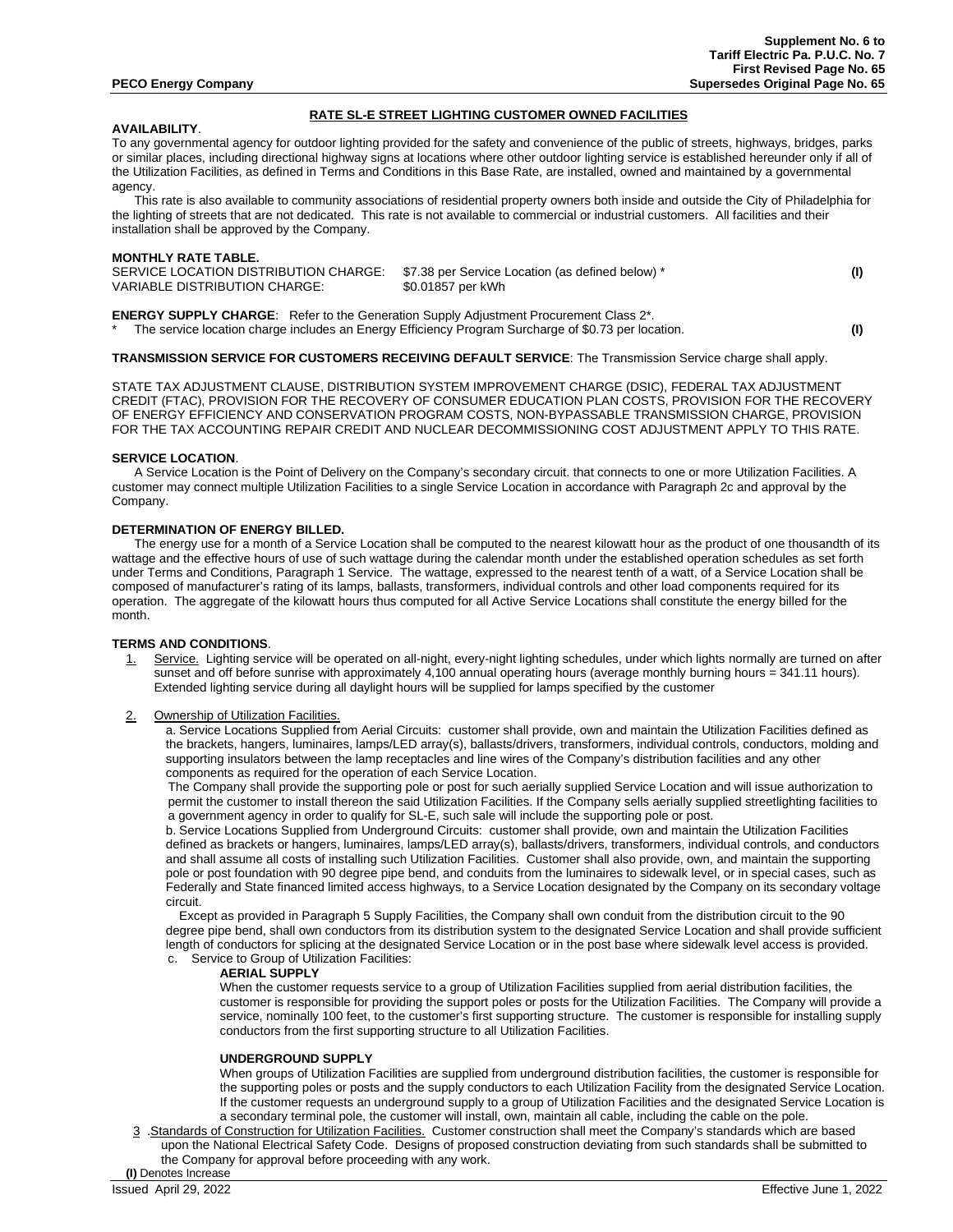## **RATE SL-C SMART LIGHTING CONTROL LIGHTING CUSTOMER OWNED FACILITIES**

### **AVAILABILITY**.

Any governmental agency for outdoor lighting, provided for the safety and convenience of the public of streets, highways, bridges, parks or similar places, that complies with each of the following conditions:

- (A) Installs a Smart Lighting Control Module approved by the Company that has capabilities including but not necessarily limited to:
	- a. Measurement of energy usage at the individual Utilization Facility level.
	- b. Customer control of the lamp's burning hours.
	- c. Data showing failure of the lamp to burn, such as customer notification, that customer can provide to Company upon request.
	- d. Ability of customer to dim the lights (LED only).
- (B) Provides energy usage to the Company as described below under Data Requirements.
- (C) Installs, owns, and maintains all Utilization Facilities, as defined in the Terms and Conditions of this Base Rate. (All facilities and their installation shall be approved by the Company.)

This rate is also available to community associations of residential property owners both inside and outside the City of Philadelphia for the lighting of streets that are not dedicated. This rate is not available to commercial or industrial customers.

Customers may take service under the rate beginning on July 1, 2019. The below listed pricing will be revised, as needed, based on applicable surcharge adjustments prior to the SL-C effective service date of July 1, 2019.

## **MONTHLY RATE TABLE.**

| SERVICE LOCATION DISTRIBUTION CHARGE: | \$6.36 per Service Location (as defined below)* |  |
|---------------------------------------|-------------------------------------------------|--|
| VARIABLE DISTRIBUTION CHARGE:         | \$0.03484 per kWh                               |  |

**ENERGY SUPPLY CHARGE**: Refer to the Generation Supply Adjustment Procurement Class 2\*. \* The service location charge includes an Energy Efficiency Program Surcharge of \$0.73 per location. **(I)**

**TRANSMISSION SERVICE FOR CUSTOMERS RECEIVING DEFAULT SERVICE**: The Transmission Service charge shall apply.

STATE TAX ADJUSTMENT CLAUSE, FEDERAL TAX ADJUSTMENT CREDIT (FTAC), PROVISION FOR THE RECOVERY OF CONSUMER EDUCATION PLAN COSTS, NON-BYPASSABLE TRANSMISSION CHARGE, AND NUCLEAR DECOMMISSIONING COST ADJUSTMENT APPLY TO THIS RATE.

## **SERVICE LOCATION**.

A Service Location is the Point of Delivery on the Company's secondary circuit that connects to one or more Utilization Facilities. A customer may connect multiple Utilization Facilities to a single Service Location in accordance with Paragraph 2c and approval by the Company

## **DATA REQUIREMENTS.**

The customer must notify the Company of its intent to enroll or modify lights under this rate at least 30 days prior to the start of the regularly scheduled billing cycle during which the enrollment or modification will become effective.

The customer must provide the following data to the Company from its Company-approved Smart Lighting Control Module for each light added or modified:

- 
- **(A)** Manufacturer-rated wattage **(B)** Annual burning hours, if different than the standard 4,100 burning hours as defined below under paragraph 1 Service of Terms and Conditions
- **(C)** Dimming percentage/factor

The Company also requires the customer to provide the Global Positioning System (GPS) coordinates for each light.

## **DETERMINATION OF ENERGY BILLED.**

Upon acceptance of the required data, the Company shall modify the energy billed going forward for a period of up to twelve months or at another frequency as required by the Company. The energy use for a month of a Service Location shall be computed to the nearest kilowatt hour as the product of one thousandth of its wattage, adjusted based on the provided dimming percentage/factor, and the provided burning hours during the calendar month.

The Company may, at any time and without prior notice, request that the customer provide updates to the above data or provide actual energy consumption data and burning hours for each light, by calendar month, for up to the past 12 months to verify the continued accuracy of Company billing.

For any regularly scheduled billing cycle in which the customer has not provided acceptable information from its Company-approved Smart Lighting Control Module, the Company shall modify the energy billed going forward by changing the burning hours used to the standard 4,100 burning hours as defined below under Paragraph 1 Service of Terms and Conditions.

The Company reserves the right to modify the customer's rate to SL-E in the continued absence of required data from the customer.

## **TERMS AND CONDITIONS**.

1. Service. For any regularly scheduled billing cycle in which the customer has not provided acceptable information from its Company-approved Smart Lighting Control Module, lighting service will be operated on all-night, every-night lighting schedules, under which lights normally are turned on after sunset and off before sunrise with approximately 4,100 annual operating hours (average monthly burning hours = 341.11 hours). Extended lighting service during all daylight hours will be supplied for lamps specified by the customer.

If the customer provides information from the Smart Lighting Control Module as described above to justify a different billing usage, the burning hours provided by the customer will be used instead of the standard 4,100 annual operating hours. **(I)** Denotes Increase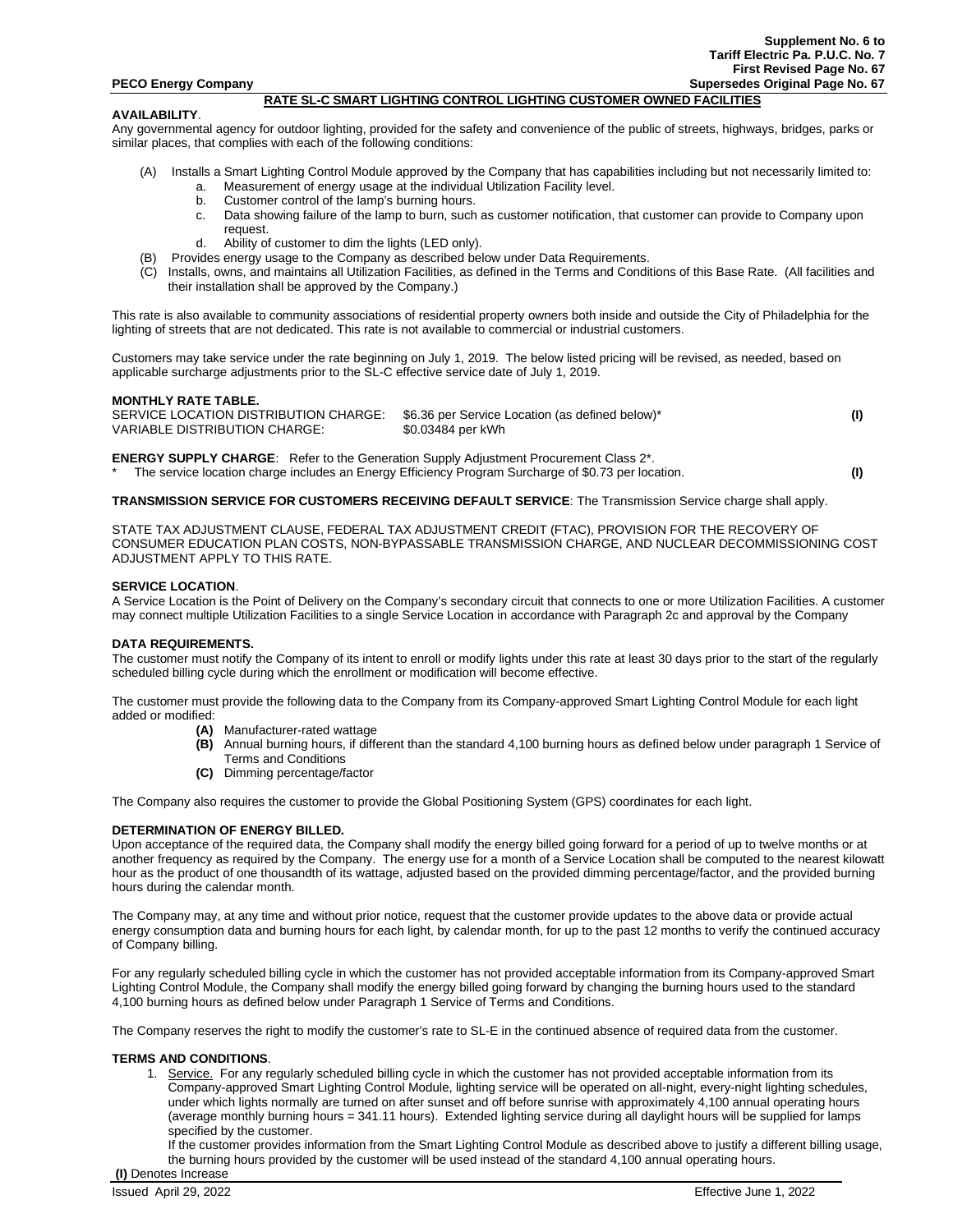## **RATE TLCL TRAFFIC LIGHTING CONSTANT LOAD SERVICE**

### **AVAILABILITY.**

To any municipality using the Company's standard service for (a) electric traffic signal lights installed, owned and maintained by the municipality, and/or (b) unmetered traffic control cameras or other small constant load electronic devices with a demand of less than 1.2 kW, owned and maintained by the municipality.

To any non-municipal non-residential customer using the Company's standard service for unmetered small constant load electronic devices with a demand of less than 1.2 kW, owned and maintained by the non-municipal customer, which are electrically separate from any other facilities, whether municipally-owned or non-municipally-owned, that are receiving service from PECO as a separate account.

To any non-municipal non-residential customer using the Company's standard service for unmetered small constant load electronic devices with a demand of less than 1.2 kW, owned and maintained by the non-municipal customer, which are electrically integrated with any other facilities, whether municipally-owned or non-municipally-owned, that are receiving service from PECO as a separate account, but only if the non-municipal customer meets the conditions of the Special Termination Rights provision of this Rate.

## **CURRENT CHARACTERISTICS**.

Standard single phase secondary service.

## **RATE TABLE.**

SERVICE LOCATION CHARGE: \$3.67 PER LOCATION

VARIABLE DISTRIBUTION SERVICE CHARGE: \$0.02500 per kWh (as defined below)\* **(I)** \*The Variable Distribution charge includes an Energy Efficiency Program Surcharge of \$0.00787 per kWh **(I) ENERGY SUPPLY CHARGE**: Refer to the Generation Supply Adjustment Procurement Class 2.

**TRANSMISSION SERVICE FOR CUSTOMERS RECEIVING DEFAULT SERVICE**: Transmission Service Charge shall apply.

STATE TAX ADJUSTMENT CLAUSE, DISTRIBUTION SYSTEM IMPROVEMENT CHARGE (DSIC), FEDERAL TAX ADJUSTMENT CREDIT (FTAC), PROVISION FOR THE RECOVERY OF CONSUMER EDUCATION PLAN COSTS, PROVISION FOR THE RECOVERY OF ENERGY EFFICIENCY, NON-BYPASSABLE TRANSMISSION CHARGE, CONSERVATION PROGRAM COSTS, PROVISION FOR THE TAX ACCOUNTING REPAIR CREDIT AND NUCLEAR DECOMMISSIONING COST ADJUSTMENT APPLY TO THIS RATE.

## **SPECIAL RULES AND REGULATIONS**.

 The use of energy will be estimated by the Company on the basis of the size of lamps and controlling apparatus and the burning hours. The customer shall immediately notify the Company whenever any change is made in the equipment or the burning hours or constant load devices, so that the Company may forthwith revise its estimate of the energy used.

 The Company shall not be liable for damage to person or property arising, accruing or resulting from the attachment of the signal equipment to its poles, wires, or fixtures. The customer shall be responsible to determine the amount, location and sufficiency of illumination, including conducting all studies of luminosity, lighting location, and traffic.

## **SPECIAL TERMINATION RIGHTS**

Some facilities that receive service under Rate TLCL may be electrically configured such that it is not possible to terminate service to the Rate TLCL facility without also terminating service to a facility that is receiving service under a separate account, Rate or Rider. In the event of non-payment of bills for service to such a Rate TLCL facility, PECO will provide a termination notice to the customer. The customer may then, at its discretion, notify PECO that it intends to engage in self-termination by removing its facilities from the PECO system within 30 days. If the customer has not removed its facilities within 30 days, then PECO may, at its sole discretion and upon 72-hour notice, physically remove the customer facility as a means of terminating service to that facility. Taking service under Rate TLCL constitutes full customer permission for PECO to engage in such removals. Notwithstanding any removal of such facilities by either the customer of PECO, the customer shall remain fully obligated to PECO for payment of all charges incurred under Rate TLCL. In addition, the customer shall pay to PECO its full cost of removing the facilities, including direct and indirect labor costs, use of truck or other equipment, fuel costs, and costs of storing the customer equipment, all at PECO's normal rates for such work at such time as it may perform such removals. PECO shall not be liable for damage, if any, to the customer equipment that occurs during removal or storage.

#### **TERM OF CONTRACT**.

The initial contract term for each signal light installation and constant load device shall be for at least one year.

**PAYMENT TERMS**. Standard.